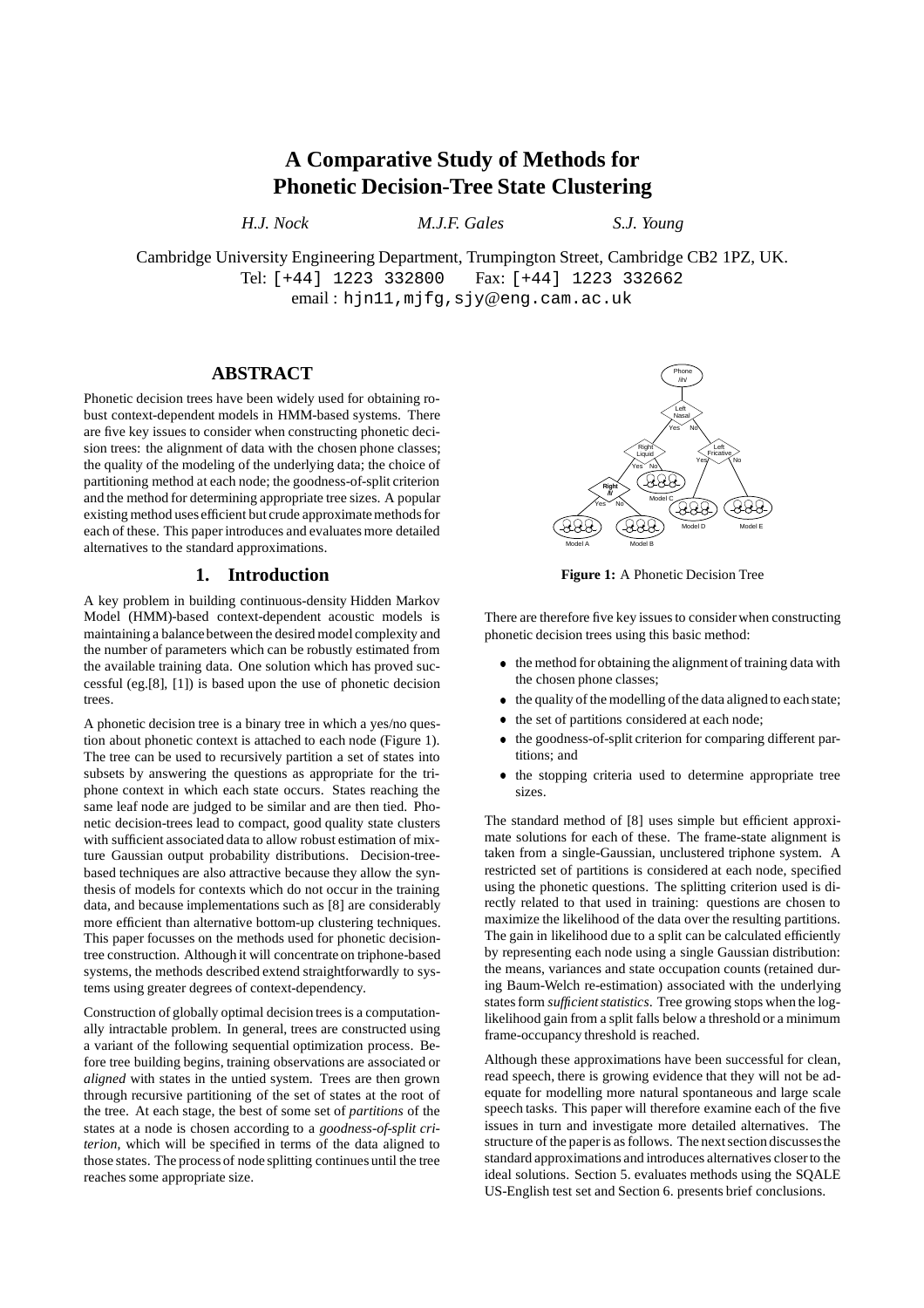#### **2. Methods Studied**

# **2.1. Alignment of Training Data**

Tree construction methods must make the fundamental assumption that tying states will not alter the initial alignment of training observations to states: without this assumption tree-building would be intractable, requiring re-alignment of the training data after every hypothesized partition of a set of states. The standard method obtains the necessary set of frame-state alignment statistics from untied, single Gaussian triphone models, by retaining state occupation counts during Baum-Welch training. Although these statistics can be easily obtained, undertraining of rarely seen contexts means that the resulting state alignments may not be representative of the alignments in a state-tied, Gaussian component-based system. Thus the single Gaussian model set may provide poor sufficient statistics for clustering.



**Figure 2:** Standard and Fixed-Alignment Reestimation

An alternative method for obtaining more representative statistics for clustering uses *fixed alignment re-estimation*. This is a new variation on Baum-Welch re-estimation in which a previously trained and accurate model set (possibly tied and using Gaussian mixture observation densities) provides the frame-state alignment which is used to estimate the parameters of a second model set. Figure 2 illustrates both standard and fixed alignment reestimation. For this application, an untied single Gaussian system can be estimated based on an alignment taken from a previously tied Gaussian component-basedsystem; the newly updated (untied) model setshould then provide a more appropriate statistics for tree construction.

# **2.2. Base Unit Modelling**

The standard method assumes that a single component Gaussian is sufficient to model the data aligned to each untied model state to be clustered (referred to here as a *base unit*). In reality, the distribution may be inadequate to represent the variability which is seen in the data: in general, there will be at least two modes in unnormalised speaker-independent data, corresponding to the data from male and female speakers. In principle, better data modelling can be achieved by using mixture-component Gaussians. However, training mixture component models in an untied system using standard Baum-Welch reestimation would lead to distorted frame-state alignments (Section 2.1.) where data is sparse. With either method, the sufficient statistics obtained from the model set are likely to be poor representatives of the underlying data.

More detailed Gaussian component models of base units can be obtained using the fixed alignment re-estimation method of Section 2.1. Here, the fixed state-alignment from an existing detailed model set is used in the iterative re-estimation of an untied system with mixture-component Gaussian output distributions for each base unit. This method ensures that better data modelling is obtained without introducing the problems of non-representative frame-state alignments which would occur with standard Baum-Welch.

#### **2.3. Partitioning Methods**

In principle, all possible partitions of the set of states at each node should be evaluated and the best retained during tree construction. In practice, this is too computationally expensive. Therefore, standard phonetic decision-tree construction methods consider only a restricted subset of (potentially sub-optimal) partitions specified using a small, linguistically-motivated set of questions about context.

Preliminary experiments investigated the use of an extended question set. Although [8] builds separate trees to tie states in corresponding positions within triphone models sharing the same base phone, [2] suggests better use is made of the training data in a tied mixture system when a single tree clusters states across both context and state position. Clustering then begins by pooling the states of all triphones with the same base phone, and the phonetic question set is extended to include questions about a state's position within the associated HMM. However, results in [6] on the limited Resource Management task show that use of this extended question set gave little change in the resulting tied system architecture. The first two questions in the trees constructed almost always partitioned based on state position within the associated HMM, a result consistent with [5] on the Wall Street Journal corpus. We therefore chose to investigate an alternative partitioning method.

A closer approximation to the desired evaluation of all possible partitions can be achievedwith Chou's partitioning algorithm ("CPA", [4]), which efficiently finds a locally optimal partition of a set of data. The algorithm is analogous to the iterative  $k$ means algorithm but is applied here with a log-likelihood objective function as in the ML-SSS algorithm of [7]. The CPA method as applied to the problem of partitioning the set of states at each node is illustrated in Figure 3.



**Figure 3:** CPA-based partitioning

Preliminary experiments showed that question- and CPA-based clustering of word-internal triphone states lead to similar recognition results on the Resource Management task. For larger-scale recognition tasks, however, state-of-the-art performance requires use of more detailed cross-word triphone models for which it becomes necessary to consider the issue of data sparsity. Many states have only a few associated observations and a large number of triphone contexts will be unobserved in the training data.

Standard phonetic trees offer a straightforward method for syn-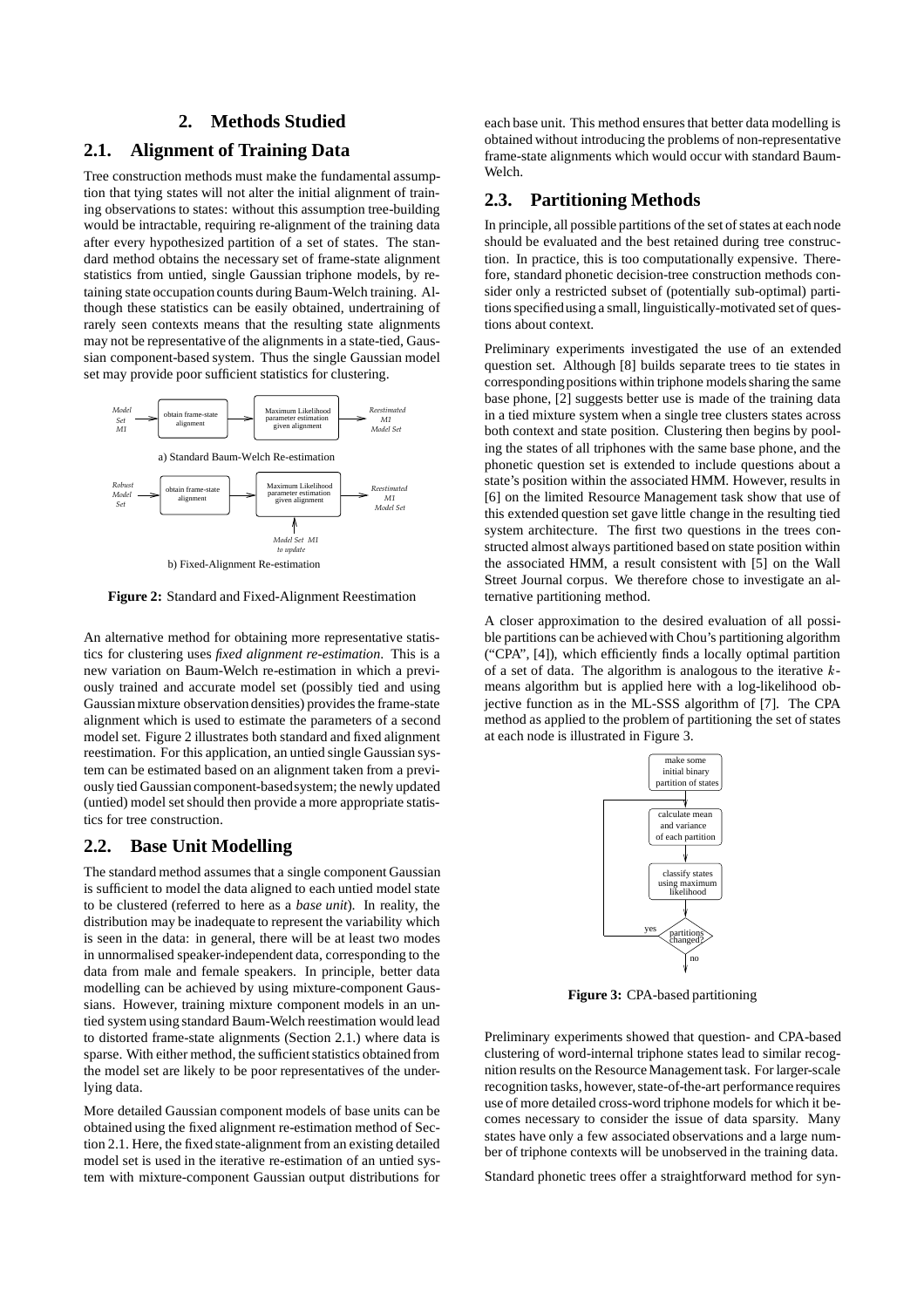thesising models of unobserved triphones. A state in a model of an unseen triphone can be associated with an output distribution by answering questions in the associated phonetic decision tree. The observation density at the leaf node reached is that used for the unseen state.

This solution is not directly applicable for CPA-derived trees because they do not include phonetic questions. Instead, the following variant of the standard method can be used. Before applying CPA to tree-building, a phonetic tree (*pre-tree*) is grown using standard techniques. By answering questions in this tree, each "unseen" state can be associated with a leaf node and tied to the contextually similar "seen" state or states at that leaf, thus giving it a location in acoustic space. The tied states at pre-tree leaves are then used as the base units for the main CPA-based tree construction phase.

In a preliminary experiment, the pre-trees used for forming CPA base units were grown until each leaf contained a single state. This gave poor results, possibly due to the effects of states with little associated data. Such states may be outliers and thus provide poor acoustic locations for any associated unseen states at the same pre-tree leaf. A further area of concern was that CPA may cluster rarely seen states inappropriately for two reasons. CPA may be grouping states which are contextually very different based on limited and potentially unrepresentative data; in addition, partitions may be chosen due to data sparsity effects unrelated to phonetic context, such as male/female splits of limited data. Although these are also issues for standard methods, they may be exacerbated by the lack of restrictions on groupings in CPA. These problems can all be alleviated by growing pre-trees using a minimum frame occupancy threshold at each leaf, which should give a more robust set of base units with greater associated data for use in the main CPA-based construction process.

# **3. Goodness-of-Split Criterion**

The ideal splitting criterion for building a robust  $M$ -component Gaussian system would evaluate the increase in likelihood when the data aligned to each node is modelled by mixture-component Gaussians. However, this criterion would require several iterations of Baum-Welch reestimation for every hypothesized partition and is therefore computationally intractable. Standard methods use a crude but efficient single Gaussian approximation to evaluate partitions. By representing each node with a diagonalcovariance single Gaussian distribution, the log likelihood of the training data associated with any set of states can be calculated without reference to the training data: the state means, variances and occupation counts form sufficient statistics. However, this approximation may lead to the choice of inappropriate partitions: tree construction performs a constrained maximization of the likelihood of the training data over for a single component Gaussian-based system rather than over the target mixturecomponent Gaussian system.

The severity of this problem can be examined by using more detailed splitting criterion which approximates mixture-component Gaussians at each node. States at a node are clustered into  $M$ groups using CPA; each group is then modelled using a single Gaussianwhen calculating likelihoods. Preliminary experiments on RM [6] with two-component systems showed that performance degraded relative to the standard splitting criterion when the base units were modelled by a single Gaussian. However, improved results were obtained when untied states were modelled by mixture Gaussians as in Section 2.2., with components from the same state allowed to move independently during CPA clustering.

# **4. Stopping Criteria**

One of the most criticial problems in tree construction is determining an appropriate size of tree. An overly large tree will be overspecialised to the training data and generalise poorly; a tree which is too small will model the data badly. Standard methods determine appropriate tree sizes (and therefore the number of states in the tied system) using stopping rules, typically a minimum frame occupancy at each leaf and a minimum gain in likelihood per split. Clustering quality is sensitive to the combination of thresholds used, and determining appropriate values requires time-consuming construction and comparison of several sets of trees. Further, [3] shows that stopping criteria may be a poor method for determining a robust tree size; better results are obtained by growing an overly large tree and pruning back until the tree is robust. Pruning-based methods for state-clustering are appealing because no arbitrary stopping thresholds need be specified: appropriate values are learned automatically during the pruning process.

A  $V$ -fold cross-validation method was investigated. A tree is grown to purity<sup>1</sup> using the full data set. A cross-validation estimate of the log-likelihood of held-out data is calculated for each node. Any split which decreasesthis estimate is potentially overspecialising the tree to the training data and is removed from the tree. Previous work on pruning [5] [6] uses the single diagonal Gaussian log-likelihood criterion of standard tree construction; as discussed in Section 3., this is a coarse approximation and will prune trees to give robust single Gaussian systems. In this work, cross-validation estimates used the approximate mixture-based criterion of the previous section.

# **5. Experimental Results**

Experimental work applied the construction methods above to state clustering in cross-word triphone systems. The baseline (standard) systems used for comparison were all genderindependent, cross-word-triphone, mixture-Gaussian tied state systems; the number of states and mixture components used varied and is specified in the individual experiment descriptions below. One difficulty in evaluating the techniques is that the standard method is sensitive to the particular combination of stopping thresholds in use. Thus, although the baseline systems were optimised over a limited range of thresholds, the figures obtained are still susceptible to some degree of noise. The 39-dimensional acoustic feature vector contained 12 MFCC's and log energy, plus the first and second differentials; per-segment cepstral mean normalization was used. The acoustic training data consisted of 7185 sentencesfrom the SI-284 WSJ-0 subset of the Wall Street Journal database. Recognition results are presented for 200 sentences taken from the US English SQALE evaluation data set. Results were obtained using precomputed lattice rescoring rather than full recognition: all experiments used the same lattice as input and only the acoustic models were changed between experiments. Lattices were produced in two stages. The first used cross-word context-dependent models generated using the clustering method in [8] and a bigram language model; lattices were then expanded using a trigram model.

Table 1 shows the average per-frame log probability after training and resulting absoluteword error rate when using a more representative frame-state alignment. Results are for eight-mixture component cross-word triphone systems clustered to reduce the number of distinct states from around 32000 Gaussians to around 2300. The first line of the table gives results for the standard method for which the alignment is taken from an untied single

 $<sup>1</sup>A$  pure tree has a single state per leaf.</sup>